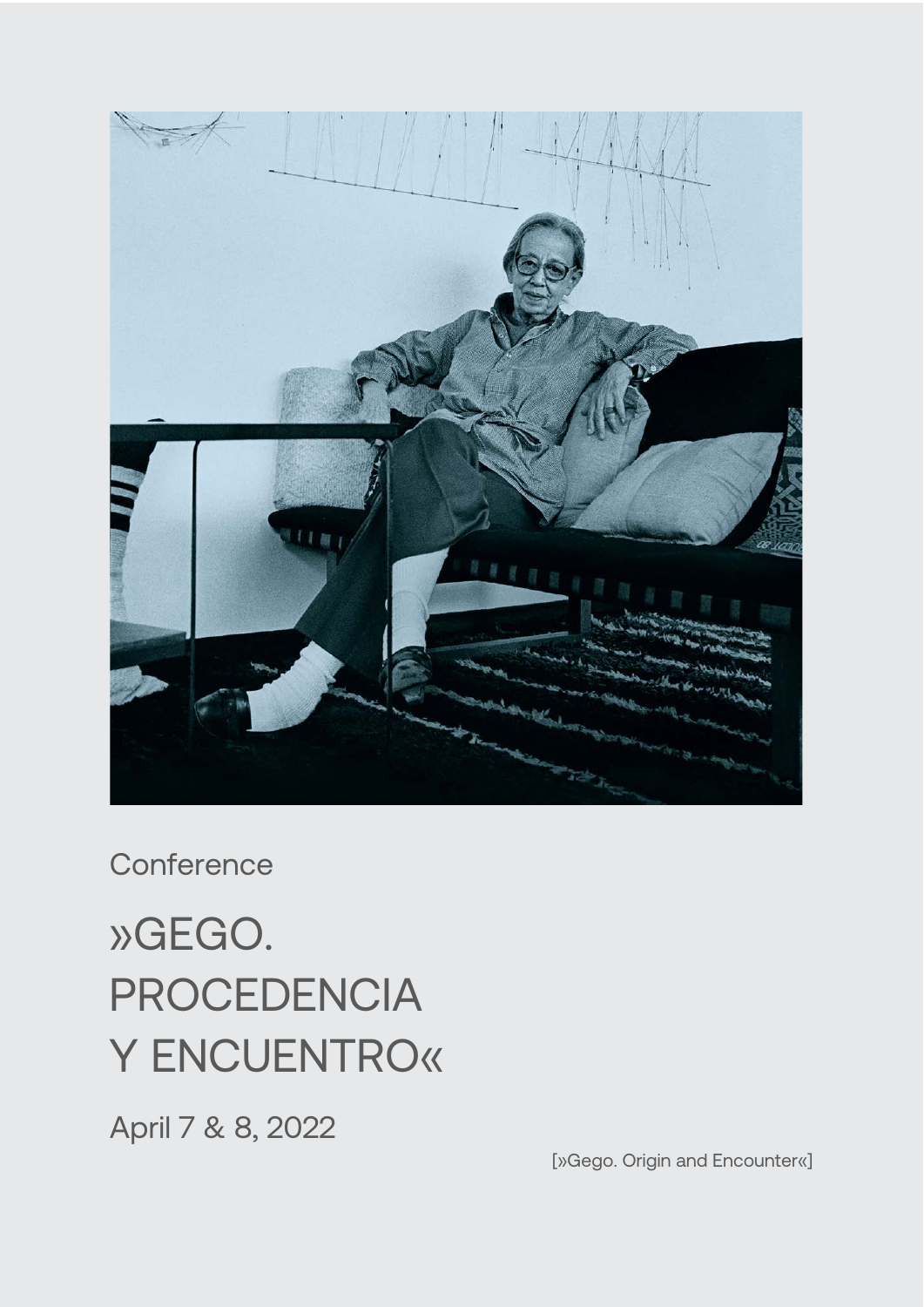## ABOUT THE CONFERENCE »GEGO. PROCEDENCIA Y ENCUENTRO«

The conference will take place in conjunction with the exhibition »Gego. The Architecture of an Artist« at the Kunstmuseum Stuttgart.

Gego's independent artistic position was formed in an intensive confrontation with architectural practices of her time. The meaning of »origin and encounter« (»procedencia y encuentro«) played a central role for the exile-artist. Together with international art historians, curators, and architectural theorists, we not only attempt to explore the significance of architecture in Gego's work, her education in Germany, and the impulses her new hometown Caracas brought into play. Moreover, we aim to analyze Gego's manifold body of work against the backdrop of prevailing discourses in art and architecture, the social political as well as the professional contexts in which the artist was embedded in during her life.

## SPEAKERS

Mónica Amor (Maryland Institute College of Art) Noit Banai (Hong Kong Baptist University) Hannia Gómez (Fundación de la Memoria Urbana, Caracas) Hubert Klumpner (ETH Zurich) Pablo León de la Barra (Guggenheim Museum, New York) Sabine Mainberger (University of Bonn) Mari Carmen Ramírez (Museum of Fine Arts, Houston) Stefanie Reisinger (University of Stuttgart) Kerstin Thomas (University of Stuttgart)

## THIS BOOKLET INCLUDES

About the exhibition »Gego. The Architecture of an Artist« Program of the conference Speakers & their lectures Extended program Contact info Hotel & restaurants **Directions**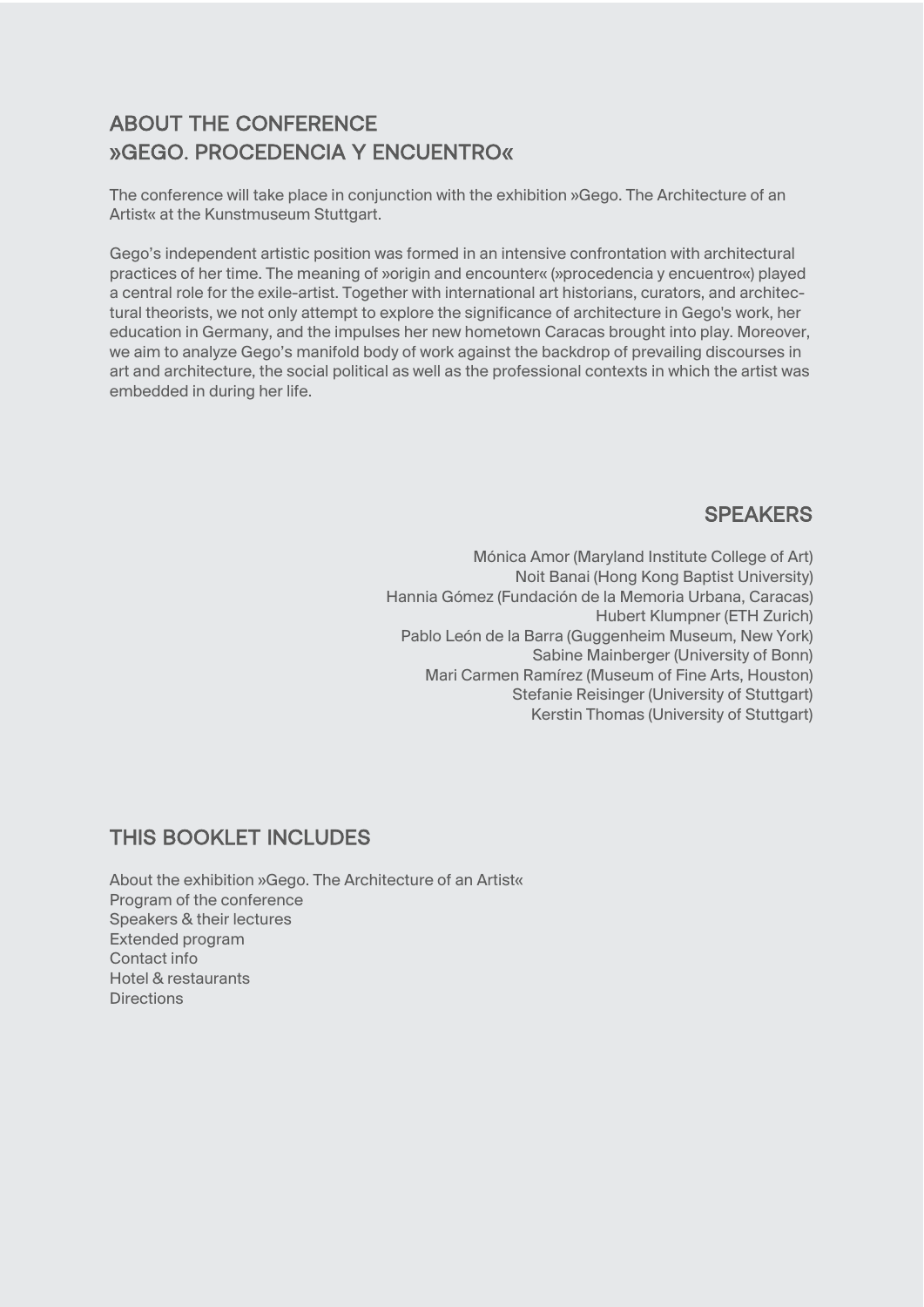## ABOUT THE EXHIBITION »GEGO. THE ARCHITECTURE OF AN ARTIST«



Exhibition view »Gego. The Architecture of an Artist«, Kunstmuseum Stuttgart, 2022 Photo: Gerald Ulmann

With »Gego. The Architecture of an Artist« the Kunstmuseum Stuttgart has devoted its second monographic exhibition to the work of the artist Gego (Gertrud Goldschmidt, Hamburg, 1912– Caracas, 1994) with a particular focus on Gego's architectural education in Stuttgart and her works on paper.

Gego studied architecture and engineering at the Technische Hochschule in Stuttgart (Institute of Technology). With the help of her professors, she was able the receive an official diploma two weeks after the November pogroms as one of the last Jewish students in Germany. Shortly after she was forced to emigrate to Venezuela, where she was unable to gain a foothold as a woman and immigrant in her learned profession. In the mid-1950s, when she began working as an artist, she wrote to her former professor Paul Bonatz that she had gone lost to architecture. By 1960, the MoMA in New York had already acquired one of her first works and soon she was among the most renowned artists in Latin America. Her position in the context of her time, however, has been described as very independent. One reason for this might be her architectural training in Germany. Architectural thinking, planning, and working always remained a point of reference in her artistic practice, which she continually expanded in various media—from technical sketches along with drawings, etchings, and prints to objects and extensive installations in museums or public spaces in Caracas. Gego was able to playfully translate her ideas to different scales and media.

After receiving a long-term loan of one hundred works by the Fundación Gego, Caracas, in 2017 the Kunstmuseum Stuttgart (Ulrike Groos, Director) initiated a three-year research project together with the University of Stuttgart (Kerstin Thomas, Professor at the Institute of Art History) and the Wüstenrot Foundation (Philip Kurz, CEO). The project has been closely accompanied by the Fundación Gego. The research and the exhibition have been conducted and curated by Stefanie Reisinger.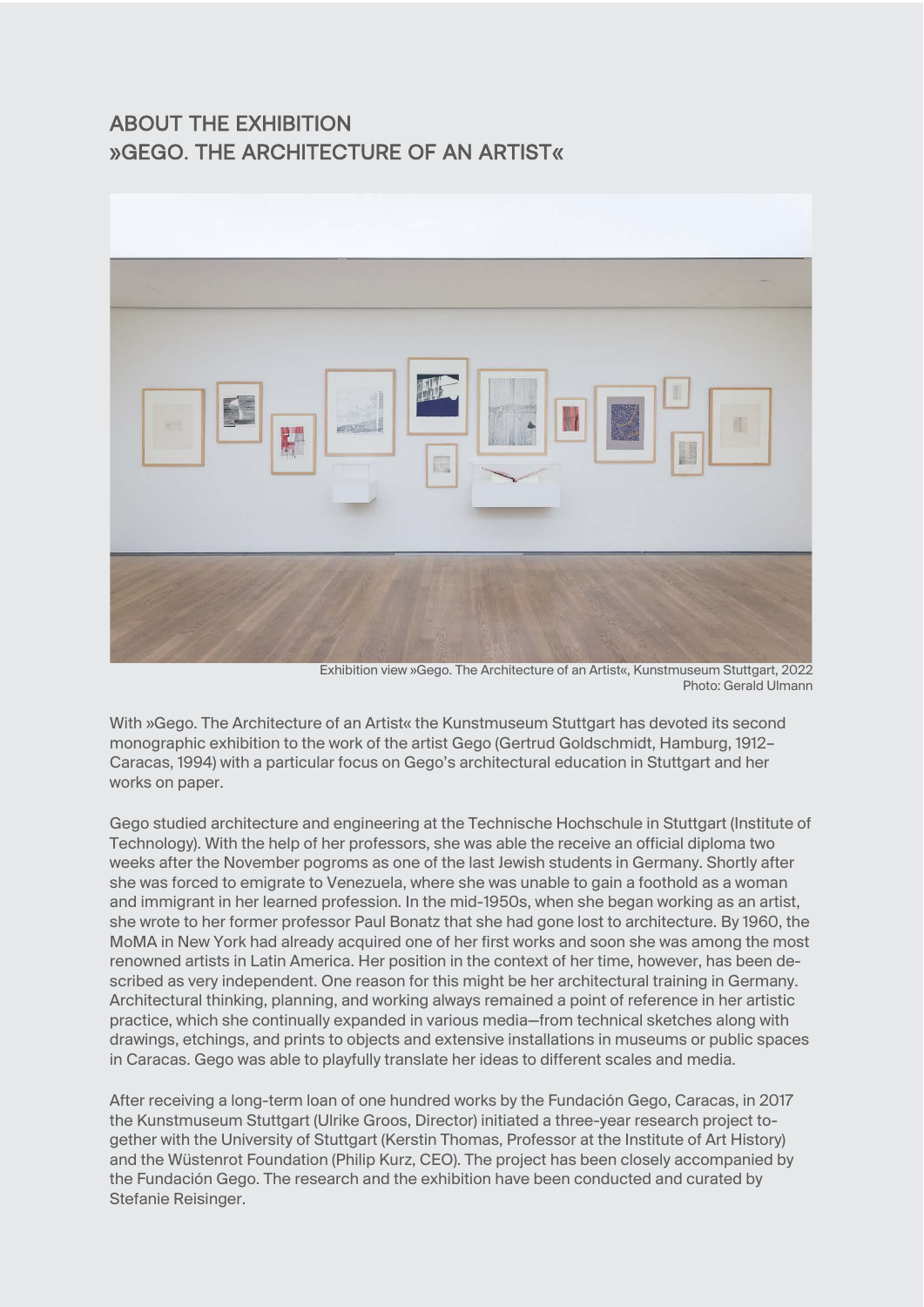## PROGRAM

#### APRIL 6

Arrival of all speakers Check in at the Hotel EmiLu (find directions on the last page of this booklet) 4.15 pm Visit to the Weissenhofsiedlung for those who arrive early. We will pick you up at the hotel APRIL 7 10.00 am We invite you for a morning coffee at the Kunstmuseum Stuttgart followed by a visit to the museum including the exhibition »Gego. The Architecture of an Artist« (12.00 pm) We will book a table at the museum café for those who would like to have lunch otherwise

- we will meet you back at the museum at 1.15 pm 1.30 pm Introduction (Ulrike Groos, Philip Kurz, Kerstin Thomas)
- 2.00 pm Stefanie Reisinger (University of Stuttgart): *Gego in Stuttgart*
- 3.00 pm Hannia Gómez (Fundación de la Memoria Urbana, Caracas): *Gego in Caracas*
- 4.00–4.45 pm Break
- 4.45 pm Mónica Amor (Maryland Institute College of Art): *Public Intervals* 5.45 pm Hubert Klumpner (ETH Zurich*): Caracas is Everywhere*
- 6.45 pm Remarks (Stefanie Reisinger)
- 7.15 pm Dinner at Gasthaus zum Becher

## APRIL 8

| $10.45$ am                |                  | Opening remarks (Ulrike Groos)                                                                                                                                   |
|---------------------------|------------------|------------------------------------------------------------------------------------------------------------------------------------------------------------------|
| 11.00 $\mu$ m<br>12.00 pm |                  | Kerstin Thomas (University of Stuttgart): Modernist Questions Towards Form in Stuttgart<br>Noit Banai (Hong Kong Baptist University): Gego. Speaking Exile       |
|                           | $1.00 - 2.30$ pm | Lunch at Cube Restaurant                                                                                                                                         |
| 2.30<br>3.30              | pm<br>pm         | Sabine Mainberger (University of Bonn): Dancing Architecture<br>Performance: Sonia Sanoja, Cuerdas, simple medida (Coreogego), restage 2022                      |
|                           | $3.45 - 4.15$ pm | <b>Break</b>                                                                                                                                                     |
| 4.15<br>5.15              | pm<br>pm         | Pablo León de la Barra (Guggenheim Museum, New York): Gego. Tropical Abstraction<br>Mari Carmen Ramírez (Museum of Fine Arts, Houston): Gego. Finally in Germany |
| 6.15                      | pm               | Closing remarks (Stefanie Reisinger)                                                                                                                             |
| 7.15                      | pm               | Dinner at Casa del Consumo                                                                                                                                       |

## APRIL 9

10.30 am For those who can stay a little longer: we are invited to a private preview of the exhibition »Moved by Schlemmer« at the Staatsgalerie Stuttgart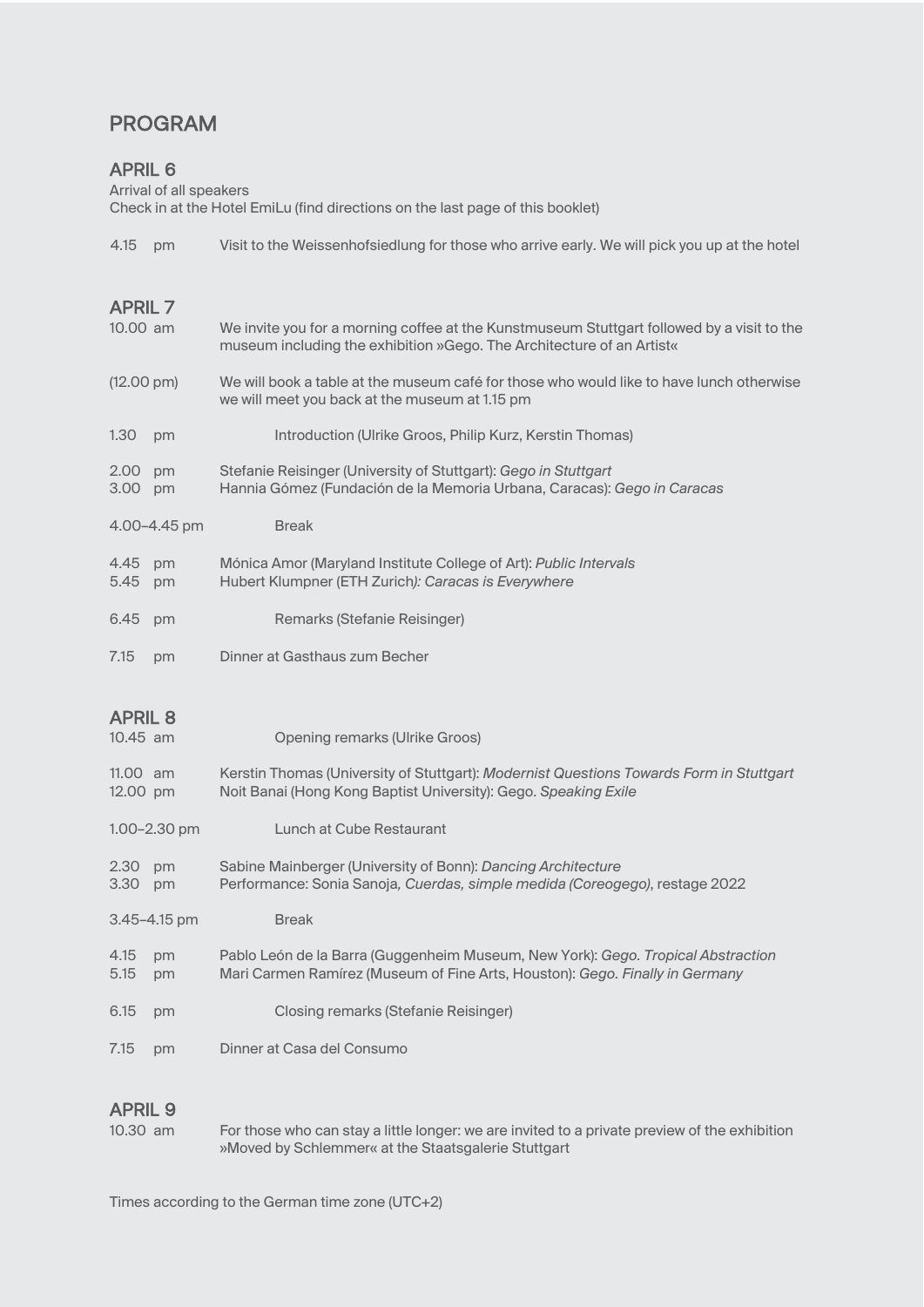## MÓNICA AMOR »PUBLIC INTERVALS« Thursday, April 7 at 4.45 pm



#### ABSTRACT | Public Intervals

In her lecture, Mónica Amor will explore »Cuerdas«—one of Gego's works in the public space of Caracas installed in 1972. The sculpture was made by parallel ropes of nylon that signal the space between building and architectural frame. By focusing on the site where the sculpture was installed—a large residential and commercial development called Parque Central in the city center as well as the urban and artistic interventions that immediately preceded »Cuerdas« and its host architecture, the lecture will outline the work's relational articulation of site and anti-monumental stance. Amor argues that the work enunciated relational possibilities and signaled contingent ways of weaving the urban fabric of the city.

Mónica Amor holds a Ph.D. from the Graduate Center of the City University of New York. She has written art criticism and essays for Art Margins, Artforum, Art Journal, Art Nexus, Grey Room, October, Poliester, Third Text, and Trans. She has curated several exhibitions, including »Gego Defying Structures« for the Serralves Foundation in Porto (2006). Amor is Professor of Modern and Contemporary Art at the Maryland Institute College of Art. Her book »Theories of the Nonobject: Argentina, Brazil, Venezuela, 1944-1968« was published in 2016 by The University of California Press and her current book project is titled: »Gego: Weaving the Space In-Between«, forthcoming with Yale University Press, 2023.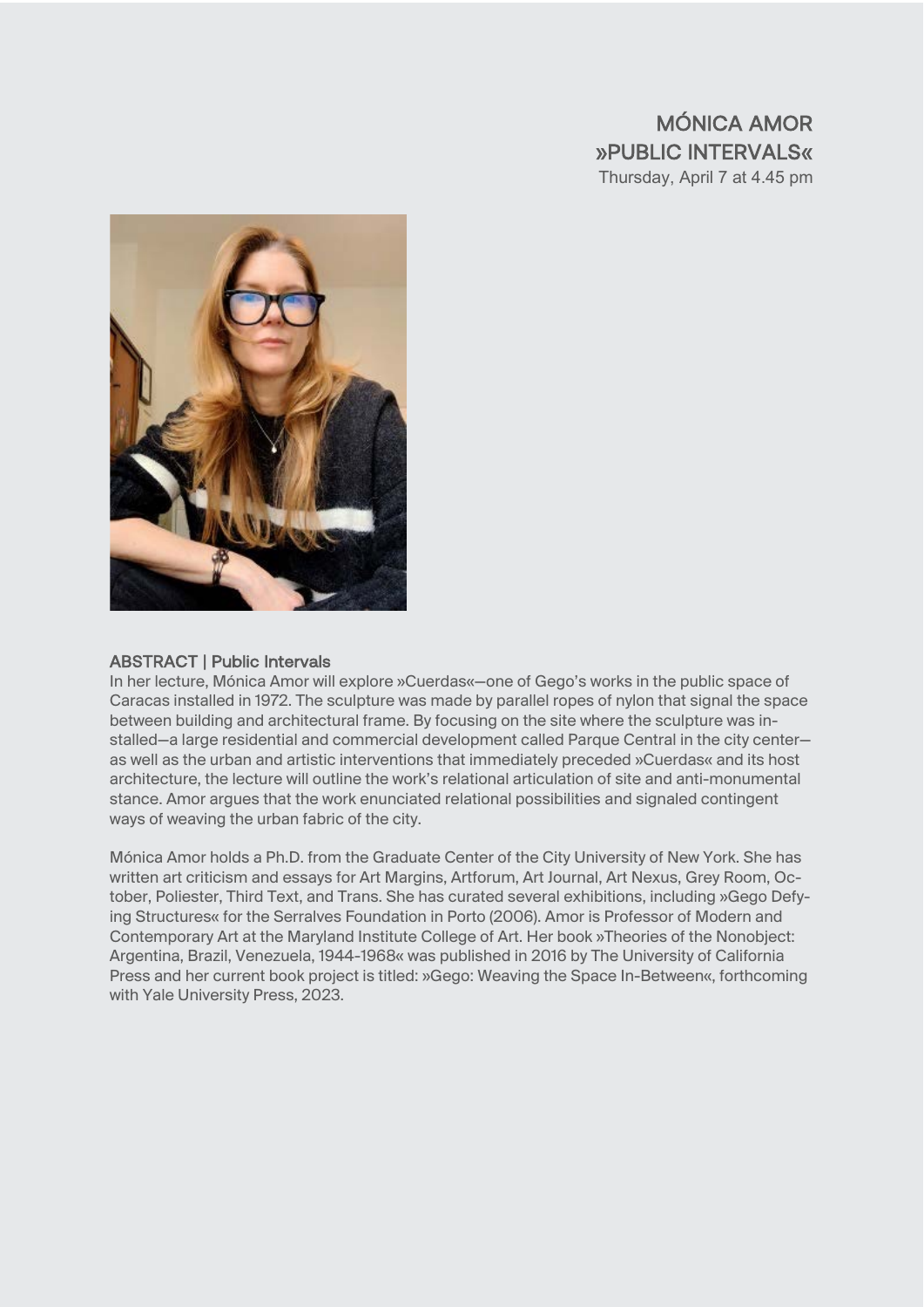## NOIT BANAI »GEGO. SPEAKING EXILE« Friday, April 8 at 12.00 pm



Photo: Niko Havranek

#### ABSTRACT | Gego. Speaking Exile

Instead of looking at Gego's work in purely formal terms or naturalizing her practice within a Latin American or Venezuelan locus, Noit Banai's lecture approaches Gego and her work in relation to her status as a German Jewish woman who survived the Nazi regime. In doing so, Banai entertains a subject that Gego was not fond of treating: namely the constitution of an aesthetic and linguistic practice in relation to her status as a German Jewish woman, her subsequent condition of statelessness and exile. Further, Banai argues that to be assimilated into either a universalist modernist idiom or a regional/national categorization Gego's »Jewish difference« had to be erased, denied, or repressed.

Noit Banai (Ph.D., Columbia University) is an art historian and critic who specializes in modern and contemporary art in a global context, with a particular focus on conditions of migrations, exile, diaspora, border-regimes, and statelessness. She is currently Associate Professor, Art and Theory, at the Academy of Visual Arts at Hong Kong Baptist University; previously, she served as Professor of Contemporary Art in the Department of Art History at the University of Vienna and Lecturer of Modern and Contemporary Art at Tufts University/School of the Museum of Fine Arts, Boston. She is the author of »Yves Klein« (Reaktion Books, 2014) and »Being a Border« (Paper Visual Arts, 2021).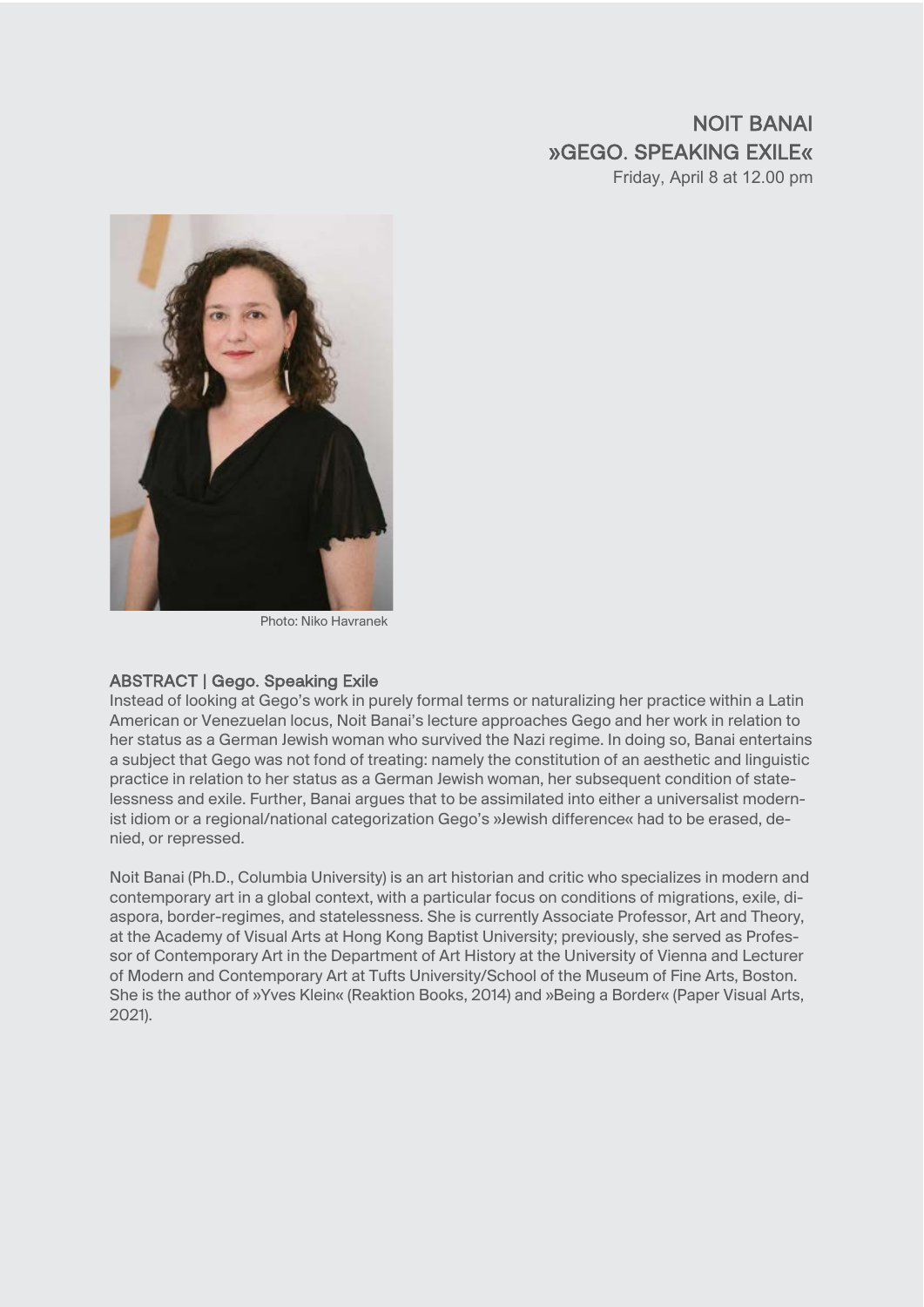## HANNIA GÓMEZ »GEGO IN CARACAS« Thursday, April 7 at 3.00 pm



#### ABSTRACT | Gego in Caracas

In the mid-1950s the Ciudad Universitaria de Caracas was built in the middle of the Venezuelan capital—a modern city within the city. With this project architect Carlos Raul Villanueva aimed to experiment anew with various forms of integration of art. Hannia Gómez' lecture takes a closer look at this ambitious architectural project and the resulting campus, where Gego taught her »Taller Gego« from 1959 on. In doing so, she aims to examine the influence of the university city on the artistic milieu in Caracas, the integration of the arts in the surrounding city as well as the influence of Gego's teaching on the young students of architecture.

Hannia Gómez is founder (2010) and Chair (2016) of Docomomo Venezuela. Architect, Facultad de Arquitectura y Urbanismo, Universidad Central de Venezuela, Caracas (1982). MS Urban Design, Graduate School of Architecture, Planning and Preservation, Columbia University, New York City (1984). President, Fundación de la Memoria Urbana (2000). Director, CENTRO de la Ciudad (2001). Curator of »Gio Ponti's Villa Planchart« (2001) and »GEGO, Architect« (2007). Author, curator, and architecture and city critic of the Venezuelan newspaper EL NACIONAL (1992).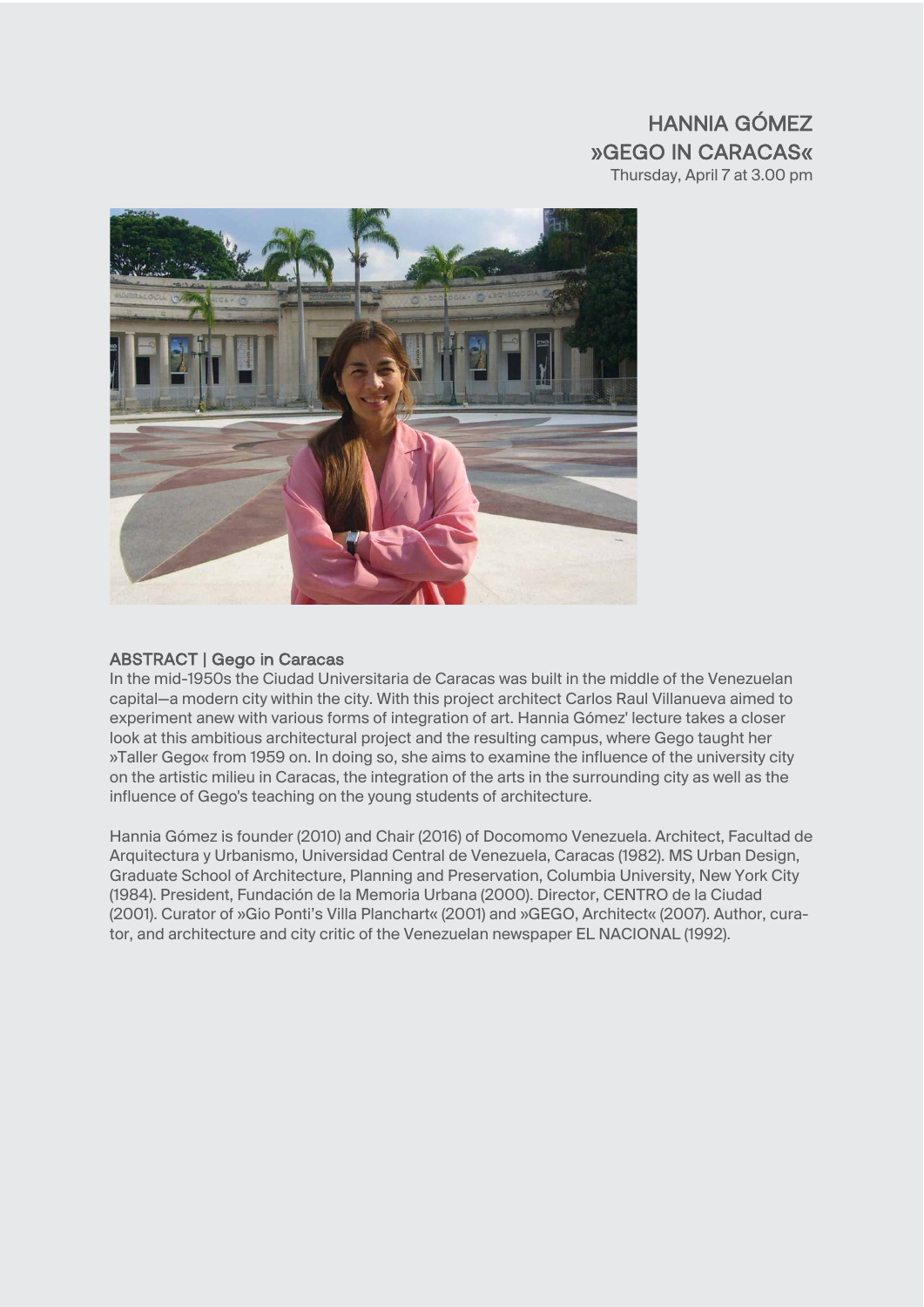## HUBERT KLUMPNER »CARACAS IS EVERYWHERE« Thursday, April 7 at 5.45 pm



#### ABSTRACT | Caracas is everywhere

Gego's architectural context in Caracas has widely been researched at the backdrop of a modernist architectural discourse. Hubert Klumpner aims to shift the focus towards urban developments in Caracas at the time and discuss the visions then in comparison with the current situation now—also in reference to the vast integration of art in the daily life realm of the Caraqueñas. If the city of Caracas is to be compared with an open-air museum that has entered the cultural and urban self-understanding of its inhabitants over the last decades, what is there to learn for us with regard to the development of urban spaces in the future?

Hubert Klumpner is counted among the originators of the social turn, a movement that had its breakthrough with the MoMA exhibition, »Small-Scale Big Change / new architectures of social engagement«. He is Professor at the ETH Zurich, where he holds the Chair of Architecture and Urban Design. Urban-Think Tank received numerous awards, including the Golden Lion of the Venice Biennale, the Gold Holcim Award, or the Chicago Museum of Architecture Award. He recently finished »Fabrica de Cultura« in Barranquilla / CO. Klumpner lives between Zurich and Medellin.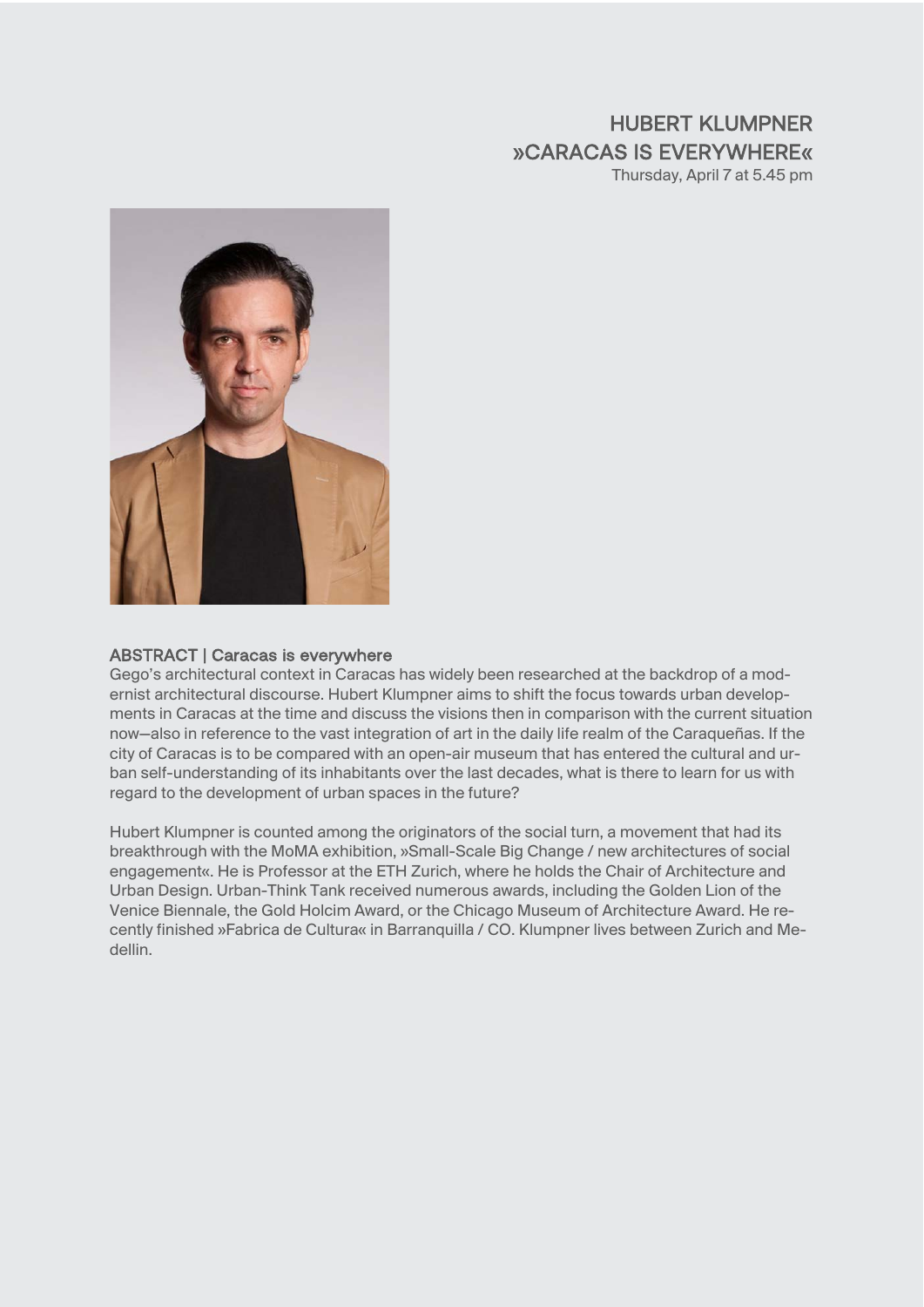## PABLO LEÓN DE LA BARRA »GEGO. TROPICAL ABSTRACTION«

Friday, April 8 at 4.15 pm



#### ABSTRACT | Gego. Tropical Abstraction

With this lecture Pablo León de la Barra will explore the influence the Venezuelan tropics had in the development of Gego's work, from her arrival to Caracas in 1939, her period in the remote village of Tarmas with Gerd Leufert for 3 years from 1953, her contact with Tropical Modernism and Tropical Brutalism specially through the architecture of the University of Caracas (Carlos Raul Villanueva 1944–54) and Museum of Contemporary Art (Siso Shaw Architects 1972–74), the influence nature and vegetation had on her work, and the possible inspiration the Venezuelan-Amazonian hammock (chinchorro) had in the creation of her reticularea works.

Pablo León de la Barra is Curator-at-Large, Latin America, at the Salomon R. Guggenheim Museum and Foundation, New York. Based in Rio de Janeiro, he was born in Mexico City. He has a Ph.D. in Histories and Theories from the Architectural Association, London. He was previously the Guggenheim UBS MAP Curator, Latin America (2013–2016), and Chief Curator at MAC Niteroi, Rio de Janeiro (2017–20). He is co-curator of the Gego exhibition at the Guggenheim Museum, New York (Spring 2023), as well as its iterations at Museo Jumex, Mexico City (Autumn 2022) and MASP, São Paulo (Autumn 2019).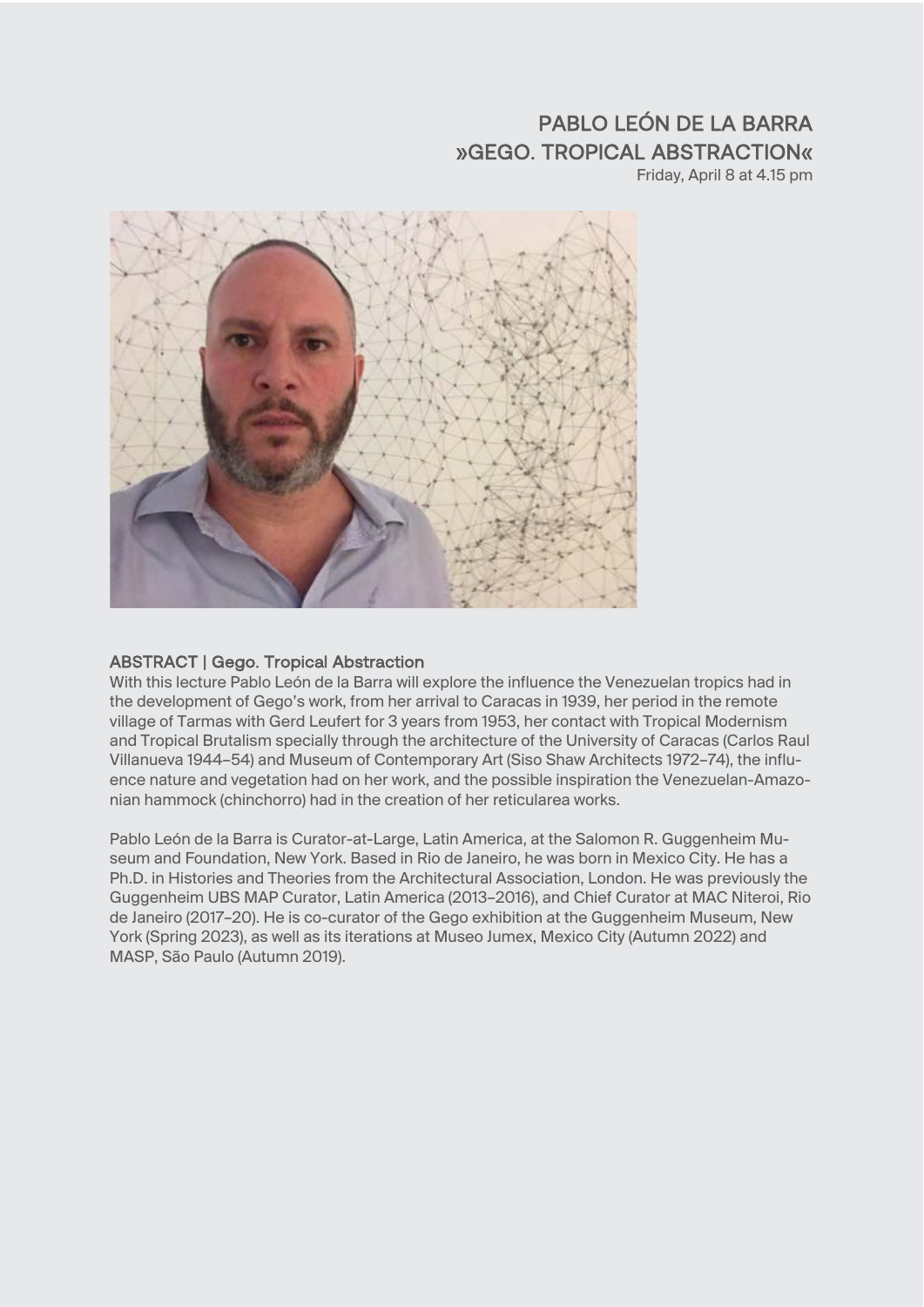## SABINE MAINBERGER »DANCING ARCHITECTURE« Friday, April 8 at 2.30 pm



#### ABSTRACT | Dancing Architecture

In Venezuela Gego was in intense exchange with other artists. Her unusual sculptures stimulated poetry, book design, and dance. In 1978, the pioneer of contemporary dance Sonja Sanoja created the performance »Cuerdas, simple medida (Coreogego)«: a work that combines movement, music, language, and architecture. For Sanoja considered dancing constructing. Here, something sculptural and at the same time fluid emerges from her dancing movements. Sabine Mainberger's lecture will take a closer look at the performance and give some insights into its making, structure, and poetics.

Sabine Mainberger is Professor of Comparative Literature at the University of Bonn, Germany. Her research fields are arts, aesthetics, and anthropology. In recent years, she published books and essays on concepts and functions of lines in Western culture, e.g. (as co-editor) a volume on the issue in philosophy, mathematics, cartography, anthropology, and art theory. Her latest monography focusses on lines, gestures, and books in the work of the francophone writer and artist Henri Michaux.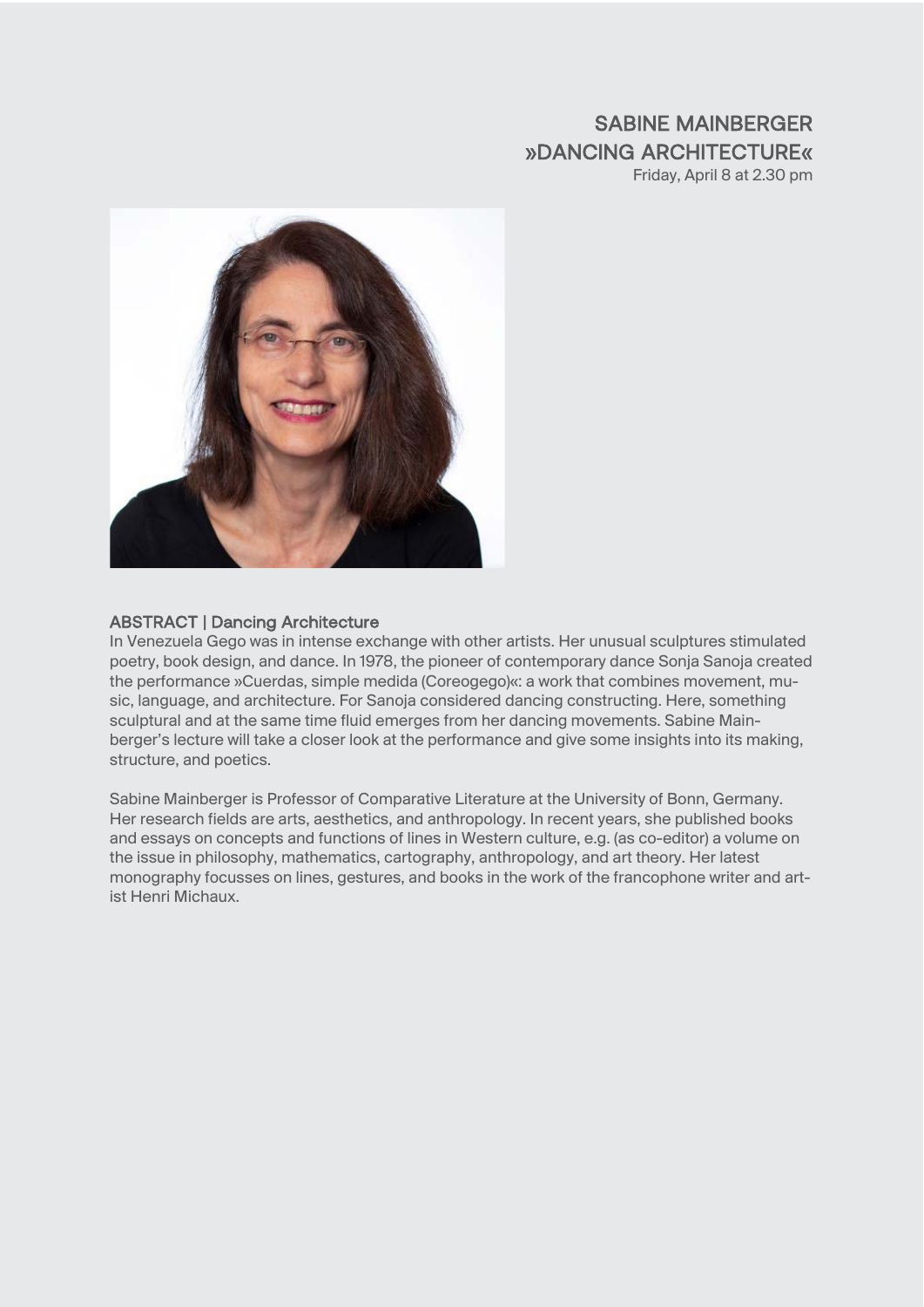## MARI CARMEN RAMÍREZ »GEGO. FINALLY IN GERMANY« Friday, April 8 at 5.15 pm



Photo: Timothy Greenfield-Sanders

#### ABSTRACT | Gego. Finally in Germany

In her talk Mari Carmen Ramírez will analyze the implications of the Stuttgart exhibition »Gego. The Architecture of an Artist« and symposium on the current state of research on Gego with particular attention to key open questions regarding her position vis–à–vis 20th century art.

Mari Carmen Ramírez is the Wortham Curator of Latin American Art and founding Director of the International Center for the Arts of the Americas (ICAA) at the Museum of Fine Arts, Houston (2001–to the present). Prior to that, she was curator of Latin American Art at the Jack S. Blanton Museum of Art and adjunct lecturer in the department of art and art history, both at The University of Texas at Austin (1989–2001). Ramírez also served as director of the Museo de Antropología, Historia y Arte de la Universidad de Puerto Rico, Río Piedras campus (1985–89) and assistant to the director, Ponce Museum of Art (1977–79). She received a Ph.D. in Art History from the University of Chicago in 1989.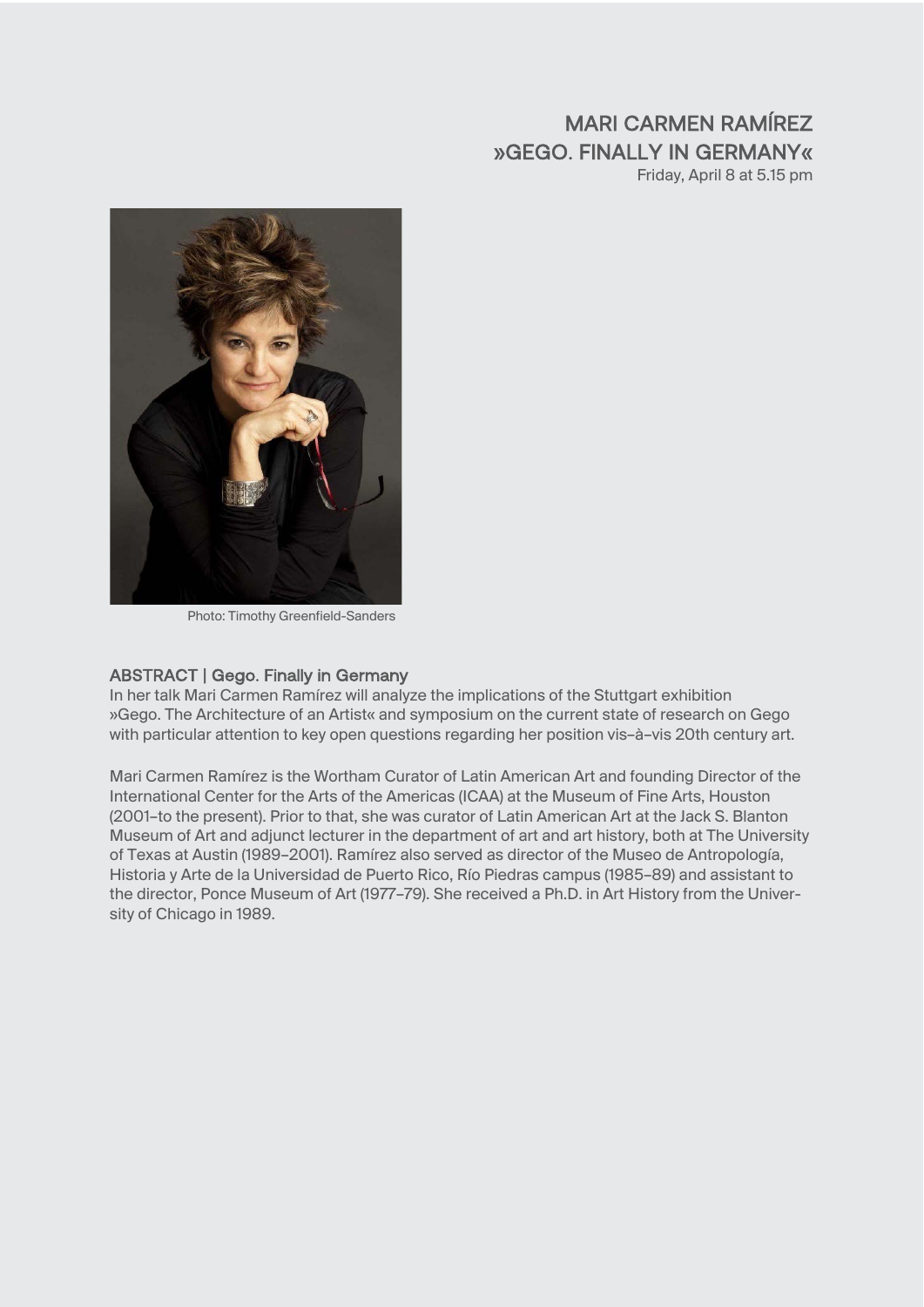## STEFANIE REISINGER »GEGO IN STUTTGART«

Thursday, April 7 at 2.00 pm



#### ABSTRACT | Gego in Stuttgart

In this lecture, Stefanie Reisinger will not only present Gego's curriculum and the most influential professors, such as Karl Schmoll von Eisenwerth, Hans Hildebrandt, Wilhelm Tiedje, and Heinz Wetzel and their teaching methods at the TH Stuttgart but aims to demonstrate in how far trained techniques and concepts would later continue to nurture Gego's artistic practice. Moreover, acquaintances with Bodo Rasch and Viktoria Regener-Mintschina, as well as architectural planning on paper, had indirectly trained Gego to challenge media specificity. Yet, drawing continued to be instrumental in developing her work. The skill set Gego was given in Germany allowed for a multidimensional art practice that would lead to a non-hierarchical unfolding, translation, and interweaving of a heterogeneous oeuvre that the artist laid out in various scales and dimensions.

Stefanie Reisinger (Department of Art History, University of Stuttgart) is the adjunct curator of the exhibition »Gego. The Architecture of an Artist« (2022) at the Kunstmuseum Stuttgart and responsible for the research project »Gego in Stuttgart« (2019–22). She teaches regularly at the University of Stuttgart focusing on Latin American Art since the mid 20<sup>th</sup> century, Global Art discourses and Architectural History of the 20<sup>th</sup> century. Previously, she worked at das weisse haus in Vienna, the Austrian Pavilion at the Venice Biennale, and the Guggenheim Collection in Venice. She was the co-editor of »all-over | Magazin für Kunst und Ästhetik« (2014–19), and co-founded phileas in Vienna (2014–21).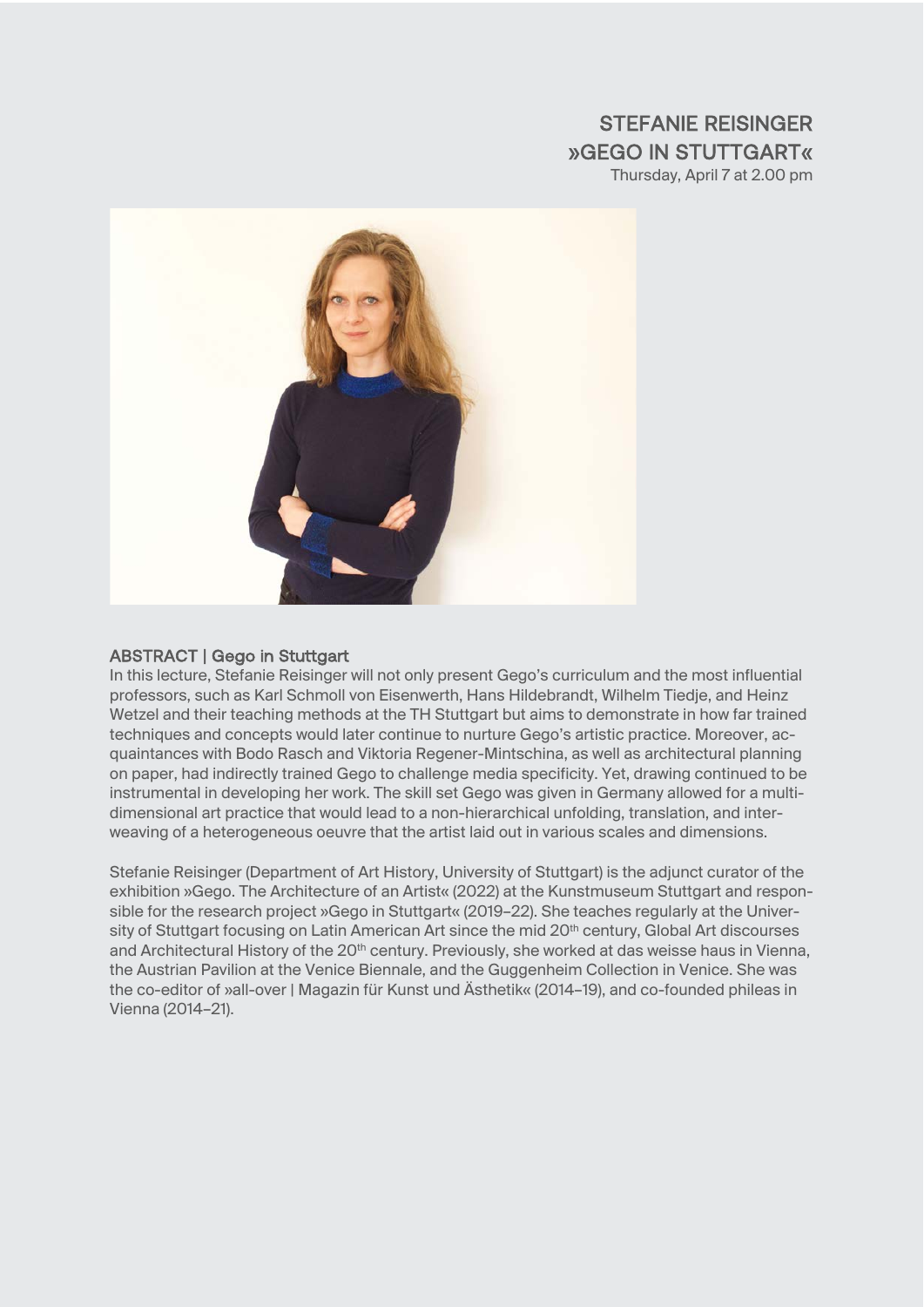## KERSTIN THOMAS »MODERNIST QUESTIONS TOWARDS FORM IN STUTTGART« Friday, April 8 at 11.00 am



Photo: Gerald Ulmann

#### **ABSTRACT | Modernist Questions Towards Form in Stuttgart**

With the choice to study in Stuttgart, Gego did not only decide for a distinct place for modern architecture in its different currents. Moreover, she moved to an important center for modern art, coined by Stuttgart's Royal Academy of Fine Art and the School for Applied Art. Here, the fruitful connection between art, technique and design fostered a pronounced interest for modern forms, apparent in the works of the academy professor Adolf Hölzel, as well as in those of his pupils Ida Kerkovius, Willi Baumeister, Oskar Schlemmer and Lily Hildebrandt. Kerstin Thomas' contribution seeks to track the significance of form concepts by Stuttgart's modernism for Gego, who was introduced to them through the art history lessons at TH Stuttgart, taught by Lily Hildebrandt's husband Hans Hildebrandt.

Kerstin Thomas is Full Professor for Modern Art History at the University of Stuttgart since 2016. She studied art history, philosophy, and archaeology at the Goethe University, Frankfurt/Main. In 2006 she received her Ph.D. in Art History, with a book on World and Mood: Puvis de Chavannes, Seurat und Gauguin, published in 2010. From 2006 to 2009 she was scientific assistant at the German Centre for Art History in Paris (Centre Allemand d'histoire de l'Art). After one year at the Free University in Berlin she directed a research group on Form and Emotion at Johannes Gutenberg-University Mainz (2010–2015).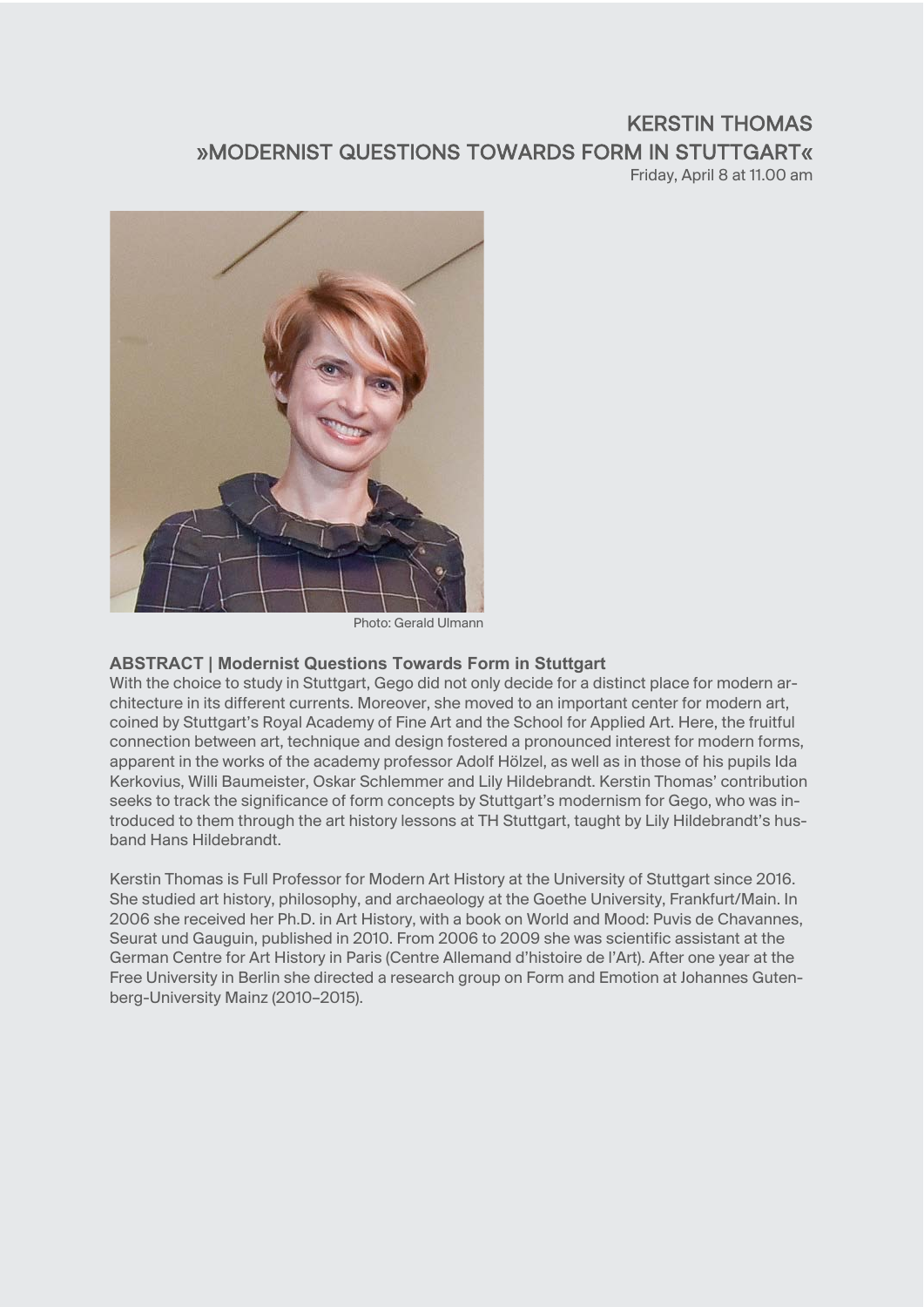#### ULRIKE GROOS Director, Kunstmuseum Stuttgart



Photo: Gerald Ulmann

Ulrike Groos holds a Ph.D. in Art History and Musicology. Since 2010 she is the director of the Kunstmuseum Stuttgart. Prior to that she was the director of the Kunsthalle Düsseldorf (2002– 2009) and worked with institutions such as the Sculpture Projects Münster 1997 and Manifesta 2 Luxembourg. Groos curated numerous exhibitions such as »Back to Concrete. The Beginnings of Punk and New Wave in Germany 1977-1982«, »I Got Rhythm. Art and Jazz since 1920«, »Candice Breitz. Ponderosa«, and »Ragnar Kjartansson. Scheize—Liebe—Sehnsucht«.

> PHII IP KURZ CEO, Wüstenrot Foundation



Photo: Benedikt Kraft / DBZ

Philip Kurz is the CEO of the Wüstenrot Foundation (since 2010). The foundation operates on a non-profit basis in the fields of historic preservation, science, research, education, art, and culture. It conceives its own projects and promotes the realization of outstanding ideas and projects of other institutions through close and sustainable collaborations—a focus lies on the quality of life, the built environment, and interaction with our shared cultural heritage, particularly on cultural assets from the period after 1945.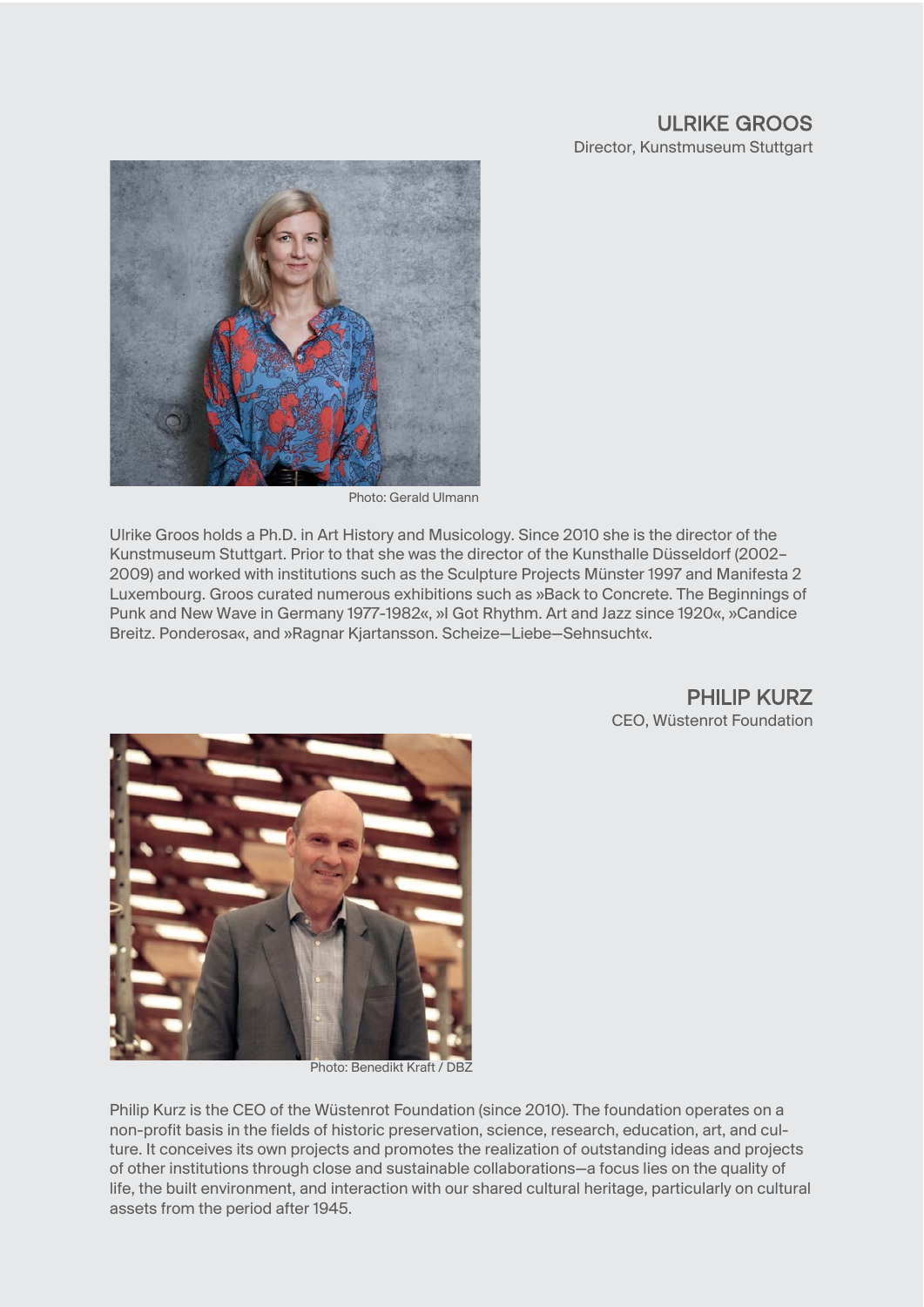## EXTENDED PROGRAM

## VISIT TO THE KUNSTMUSEUM STUTTGART

Thursday, April 7 at 10.00 am



Kunstmuseum Stuttgart, Photo: Brigida Gonzáles

The Kunstmuseum Stuttgart opened its doors in 2005. Its collection, however, dates back to 1924 when Count Silvio della Valle di Casanova donated 77 paintings by Swabian impressionists of his private collection to the City of Stuttgart. Today, the Kunstmuseum Stuttgart is famous for its collection of works by the artist Otto Dix. In addition, there are impressive collections of works by artists such as Willi Baumeister, Dieter Roth, Fritz Winter, Wolfgang Laib, Joseph Kosuth, Adolf Hölzel, and of course Gego.

Also currently on view at the Kunstmuseum is the exhibition »Tobias Rehberger. I do if I don't« curated by Ulrike Groos. The exhibition features the artist's central work groups from the last three decades. These include his multiform light installations, the so-called Window Pictures, and Vases Portraits as well as a series of sculptures that play with the effects of light and shadow. Installations created especially for the show offer viewers a variety of opportunities for participation.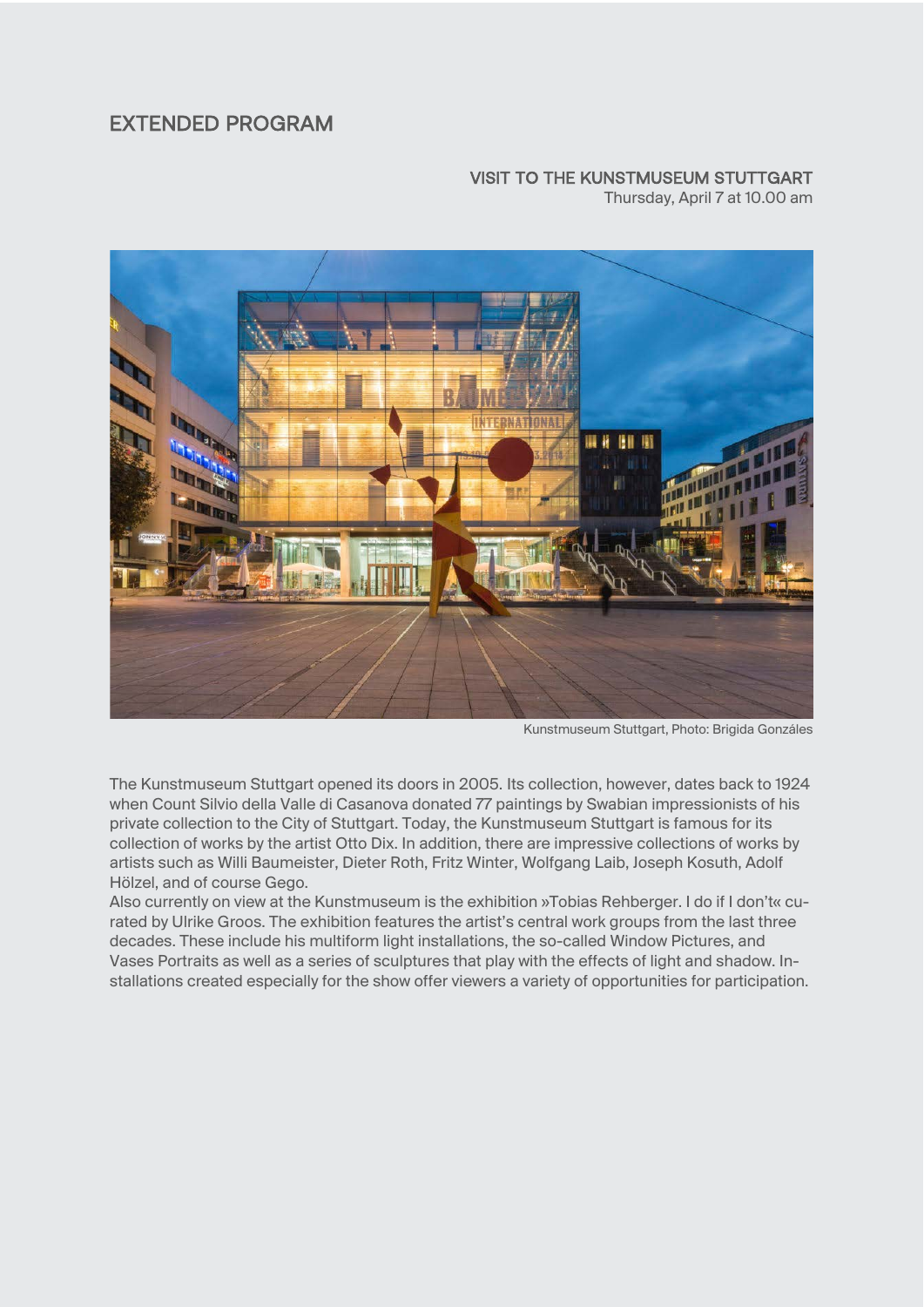#### **PERFORMANCE** SONIA SANOJA, »CUERDAS, SIMPLE MEDIDA (COREOGEGO)«, RESTAGE 2022 Friday, April 8 at 3.30 pm



Sonia Sanoja, »Cuerdas, simple medida (Coreogego)«, restage 2022 at the Kunstmuseum Stuttgart. Photo: Gerald Uhlmann

The performance »Cuerdas, simple medida (Coreogego)« dates back to collaborations between the artist Gego and the dancer and choreographer Sonia Sanoja in 1977 and 1978. Both, Sanoja and Gego had a particular interest in notions of space and possibilities »to build space« by means of new and innovative ways of creation. Their quest »to construct situations« was only one of their shared pursuits. For instance, in the year the performance premiered, Sanoja noted: »To dance means to build, to create something solid from which we can contemplate and explore the infinite.«

On the occasion of the exhibition »Gego. The Architecture of an Artist« at the Kunstmuseum Stuttgart, a restage of this performance was produced in cooperation with the Fundación Sonia Sanoja – Alfredo Silva Estrada, the Venezuelan choreographer Claudia Capriles and the John Cranko School in Stuttgart. »Cuerdas, simple medida (Coreogego)«, is being regularly staged during the opening hours in the exhibition.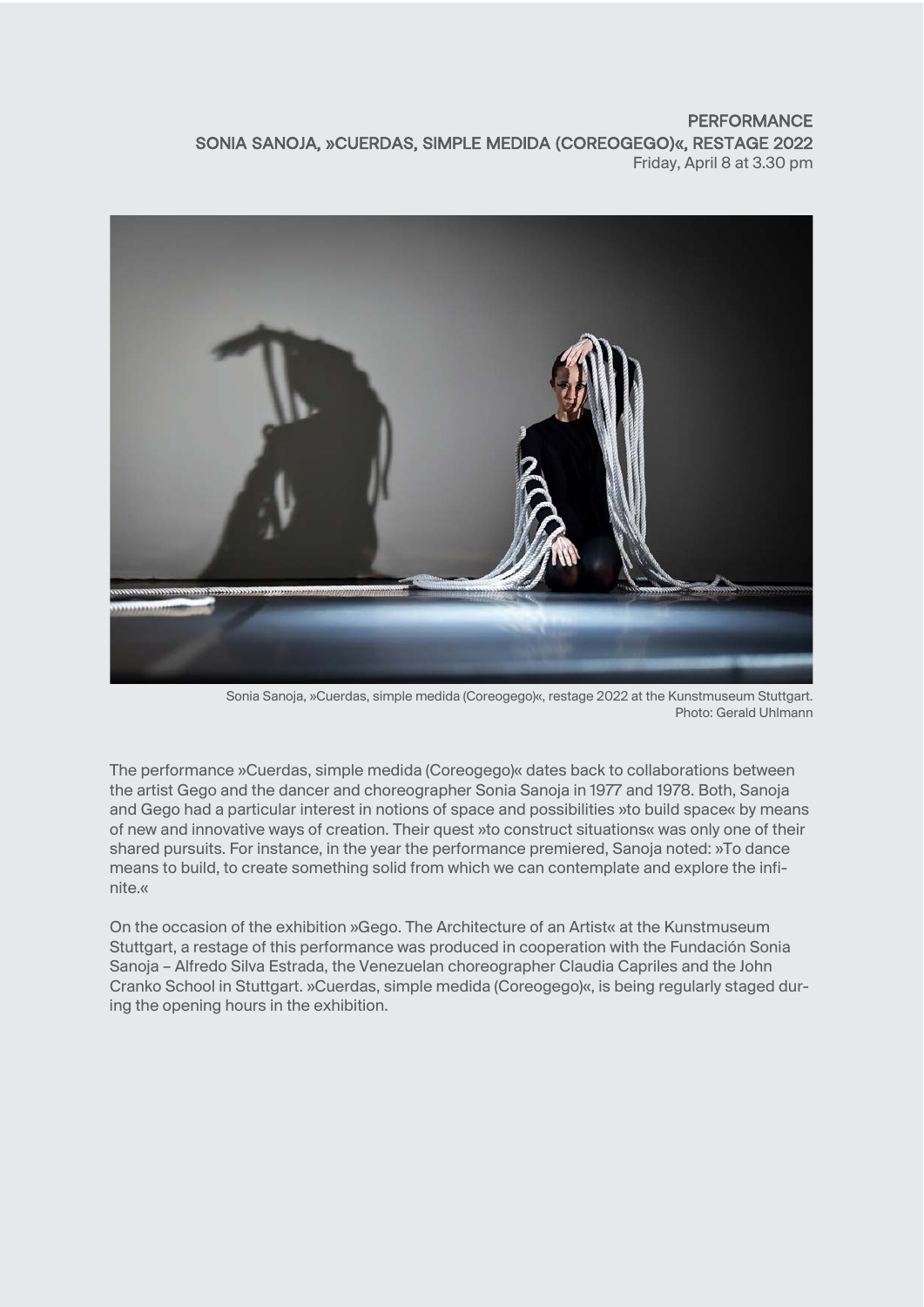#### VISIT TO THE WEISSENHOFSIEDLUNG with Anja Krämer (Director of the Weissenhof Museum) Wednesday, April 6 at 4.15 pm



Weissenhof Museum, Photo: Thomas Wagner/Stadt Stuttgart

The Weissenhofsiedlung (Weissenhof Estate) was developed in 1927 within the context of the building exhibition »Die Wohnung« which again was organized by the Deutscher Werkbund. Under the artistic direction of Ludwig Mies van der Rohe 17 international architects presented 33 innovative and forward-looking designs for modern, healthy, affordable, and functional living. The participants included great architects such as Walter Gropius, Hans Scharoun and Le Corbusier. Today, Le Corbusier's famous pair of semidetached houses is home to the Weissenhof Museum. In addition, the other remaining houses can be viewed from the outside on a walk around the estate.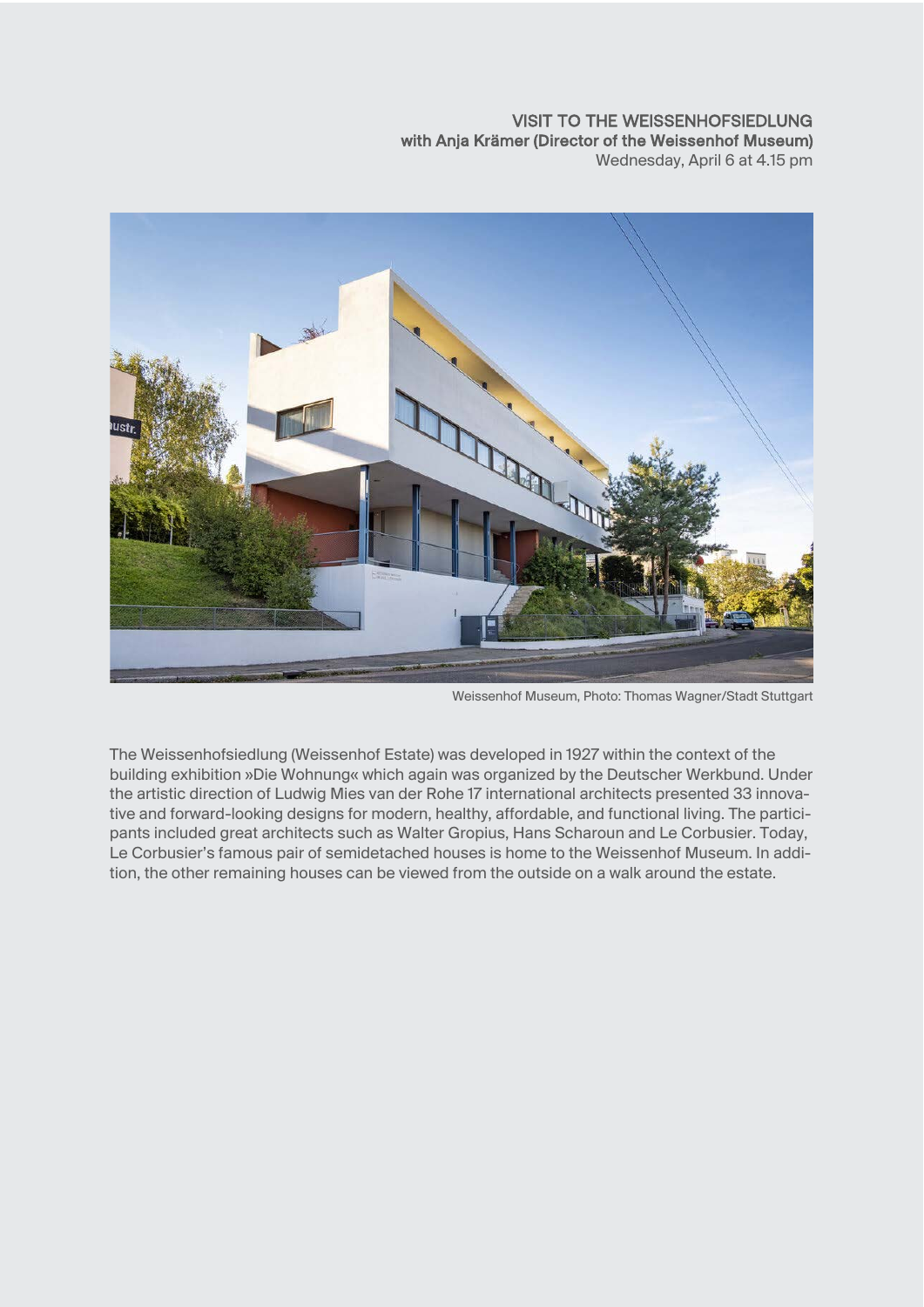#### PREVIEW

»MOVED BY SCHLEMMER. 100 YEARS OF TRIADIC BALLET« at the Staatsgalerie With installations by Ulla von Brandenburg, Kalin Lindena and Haegue Yang Saturday, April 9 at 10.30 am



Oskar Schlemmer, »The Triadic Ballet«, 1922, Staatsgalerie Stuttgart, © Oliver Kröning

Oskar Schlemmer's »Triadic Ballet« premiered in Stuttgart in 1922 to mixed reactions of outrage and enthusiasm. Today, a hundred years later, it is celebrated all over the world, and the Bauhaus artist's complex world of ideas has lost none of its appeal.

The centenary offers an occasion to take a fresh look at the »Triadic Ballet« through the prism of the present. Three internationally renowned artists – Ulla von Brandenburg, Kalin Lindena and Haegue Yang – have been invited to present large-scale works that engage with Schlemmer's ideas and investigate their significance today. At the same time, the exhibition provides insights into the cosmos of the »Triadic Ballet« and its reception all the way to the present day.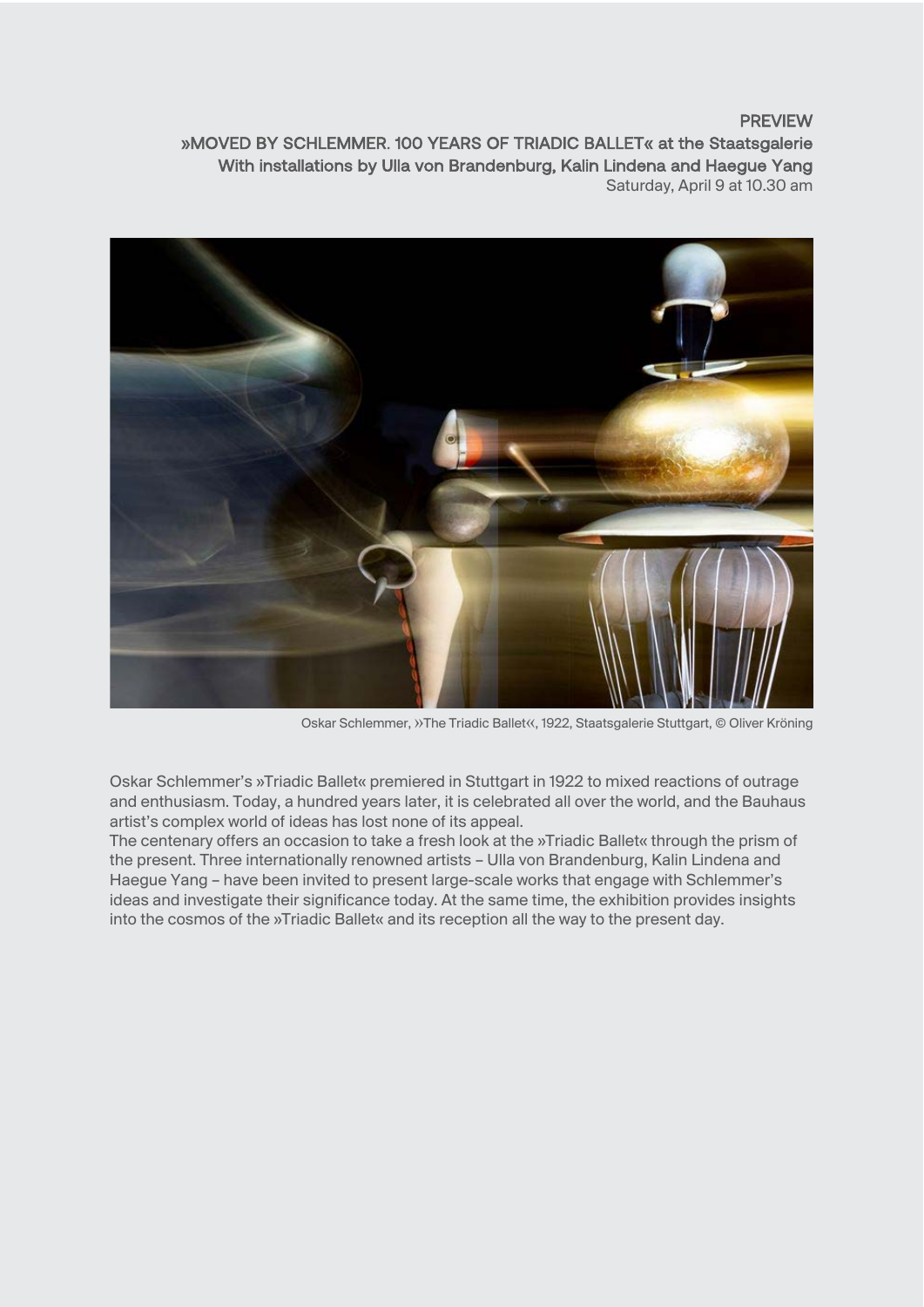## CONTACT INFORMATION

TOBIAS BEDNARZ (Scientific assistant) +49 172 5792824 tobias.bednarz@ikg.uni-stuttgart.de

ANNE VOLK (Scientific assistant) +49 157 85816156 sanne.volk@ikg.uni-stuttgart.de

STEFANIE REISINGER (Curator) +43 664 5488945 stefanie.reisinger@ikg.uni-stuttgart.de

## **HOTEL**

#### EMILU

Nadlerstraße 4 70173 Stuttgart www.emilu-hotel.com hello@emilu-hotel.com +49 711 3420620

## RESTAURANTS

#### CUBE RESTAURANT

Kleiner Schloßplatz 1 Kunstmuseum 70173 Stuttgart https://www.cube-restaurant.de/de/cube/

#### GASTHAUS ZUM BECHER

Urbanstraße 33 70182 Stuttgart http://www.zum-becher.de/

#### CASA DEL CONSUMO

Heusteigstraße 45 70180 Stuttgart